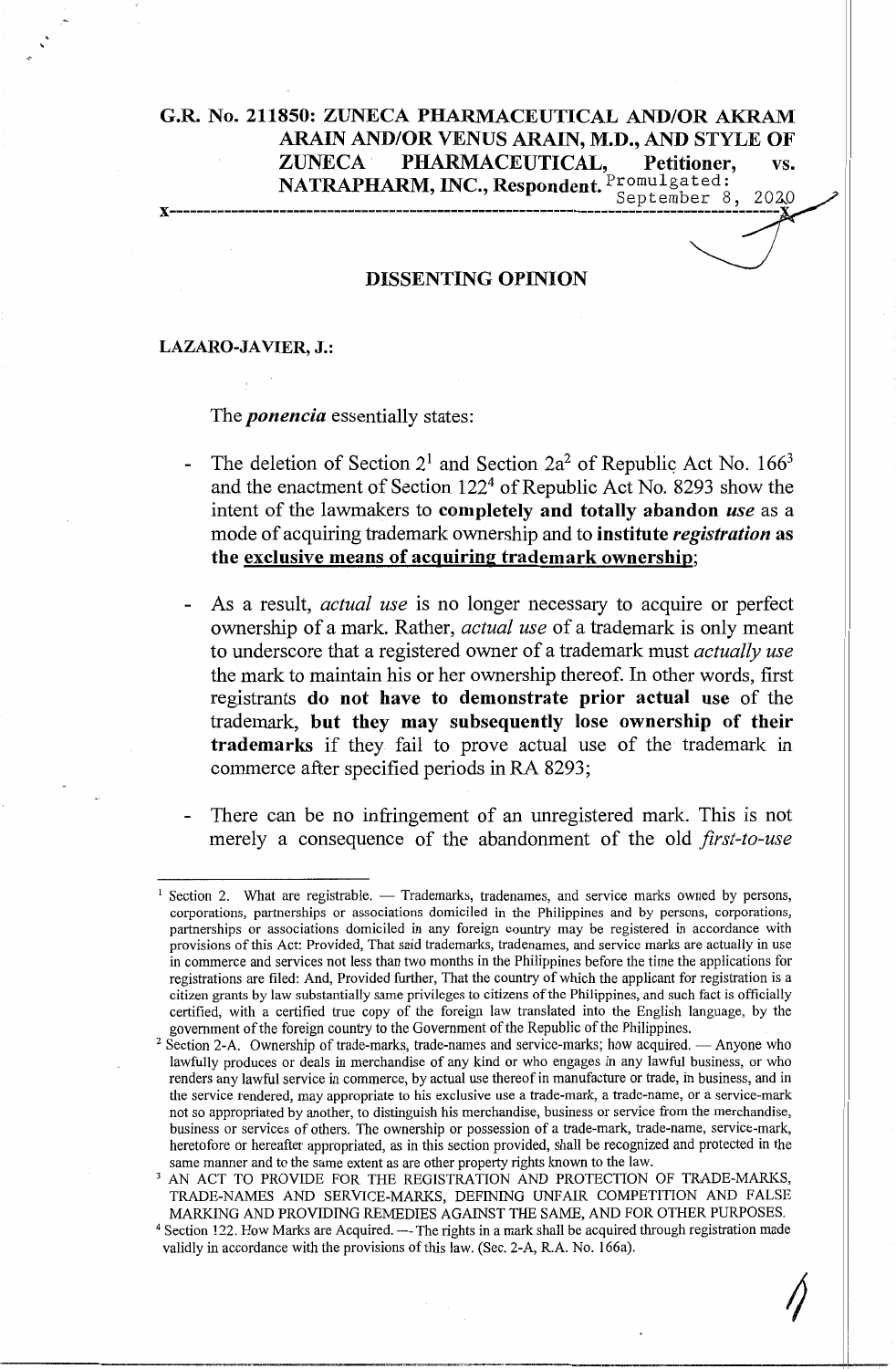## Dissenting Opinion 2 G.R. No. 211850

. ,

 $\sqrt{2}$ 

regime, but is in fact a pre-requisite under the law for filing an infringement case under RA 8293; and

- The *first user* of an unregistered trademark has remedies though the first use does **not** vest trademark ownership. The *first user* has the option of enforcing his or her rights administratively **by filing an opposition** against the trademark application of a bad faith applicant or **request for the cancellation** of a trademark registered in bad faith.

Foremost, the *ponencia* holds that registration exclusively vests trademark ownership. Hence, the element of actual use as a mode of acquiring ownership rights should be totally dismissed.

#### I **dissent.**

**Registration** *and* **actual use** *together* **perfect ownership of a** trademark. **Registration** *and* **prior actual use** *individually* creates **imperfect ownership** of a trademark. Thus, only registration with actual use made in good faith gives the registrant the **full** rights of ownership attributable to such registration.

I agree with Justice Leonen that our trademark laws are aimed to "protect the owner's right to the mark's value, *which is generated* by its actual use in commerce."5 Too, the factual backdrop of this case and its effects are not limited to the fictions of civil and commercial law, but the reality of public health and safety.

The *ponencia* cites Section 122 of **RA** 8293 and interprets that this provision commands registration as an exclusive mode of acquiring trademark ownership, thus:

SECTION 122. How Marks are Acquired. - The rights in a mark shall be acquired through registration made validly in accordance with the provisions of this law. (Sec. 2-A, R.A. No. 166a)

Section 122, however, is **silent** on and does not repudiate property in trademark recognized by common law. Thus, "[t] he right of property in a trade mark is recognized by the common law, and does not in any manner depend for its inceptive existence or support upon statutory law, although its exercise may be limited or controlled by statute."<sup>6</sup> As further held in this opinion:

Does not the Act of 1863, instead of constituting a "complete scheme" for the acquisition and protection of property in trade marks, rather proceed on the theory that this species of property did exist, and might thereafter be acquired, under the rules of the common law, and provide that

<sup>&</sup>lt;sup>5</sup> Page 10 of Justice Leonen's Reflections.

<sup>6</sup>*Derringerv. Plate,* 29 Cal. 293,294, 1865 Cal. LEXIS 244, \*1 (Cal. October 1, 1865).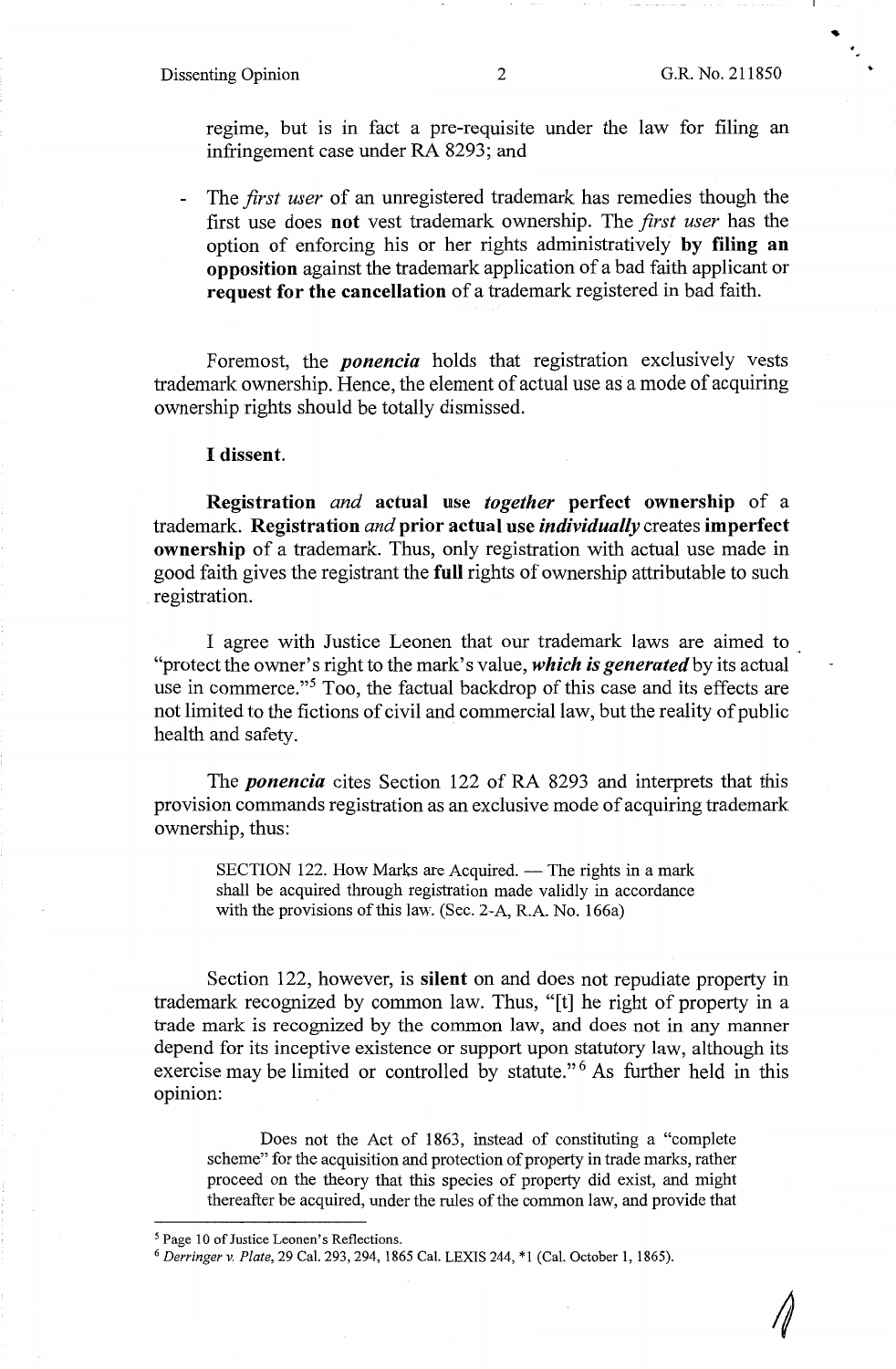those securing such right according to the provisions of the act, might have a further or more efficient protection than those who failed to avail themselves of the statute, and relied upon the common law remedies?

**XXX XXX XXX** 

At common law, the remedies for invasions of trade mark property were an action at law for the recovery of damages, and an injunction, in which case pecuniary compensation might be incidentally awarded. Several of the States have, by statute, added a criminal prosecution as a further remedy or protection. **The remedies at common law are still left by our statute in those cases where the trade mark has not been registered according to the act,** for not only is **the right of property recognized and affirmed as it existed at common law, and the common law remedies are not taken away,** but the protection afforded by suits at law and bills for injunctions is expressly conceded. Those provisions add nothing to the rights previously possessed by the owner of the trade mark, and are only in affirmance of the common law. But he does not have the aid of a criminal prosecution for his protection.

On the other hand, those owning trademarks, who have filed their claims and affidavits, and paid the fees, have the protection accorded to the other class of cases, and have also that arising from the criminal prosecutions, with penalties, upon conviction, of more than usual severity.

**We do not fully agree with counsel for either party in his construction of the act in respect to its relation to and effect upon the common law remedies.** The remedies provided by the act, at least those applicable to registered trademarks, are not cumulative to those possessed at common law, but in that respect provision is made by the act for a new case; **nor do we think the act forms a "complete scheme" of itself,** in the sense that counsel regards it, **as requiring all trademarks to be registered under the act, to entitle them to protection; though it may be regarded as a "complete scheme" in the respect that it grants certain remedies in cases of registered trademarks,** and **expressly reserves to the owners in other cases the usual remedies enjoyed at common law.<sup>7</sup>**

I concur with Justice Leonen that in the **absence of an express repeal or a clear and categorical incompatibility** between RA 8293 and our jurisprudence echoing common law and the provisions of RA 166, there is **no reason** to interpret Section 122 as an *exclusive mode* or a *complete scheme* of acquiring trademark ownership and to jettison **prior actual use** as a means to obtain trademark ownership.

I also posit that while Section 122 mentions that registration acquires trademark ownership, besides **not** stating that registration is the *only* mode, it **does not** declare that **conclusive and full** ownership is vested in the registrant. Further, since registration is indeed a convenient means of establishing trademark *imperfect* ownership, ultimately its function is a mechanism "to allocate the burden in the trial of an action for infringement. "8

<sup>7</sup> *Derringer v. Plate,* 29 Cal. 293, 298-299, 1865 Cal. LEXIS 244, \*11-13 (Cal. October 1, 1865).

<sup>8</sup>*Excell Consumer Prods. v. Smart Candle LLC,* 2013 U.S. Dist. LEXIS 129257, \*60, 2013 WL 4828581 (S.D.N.Y. September 10, 2013).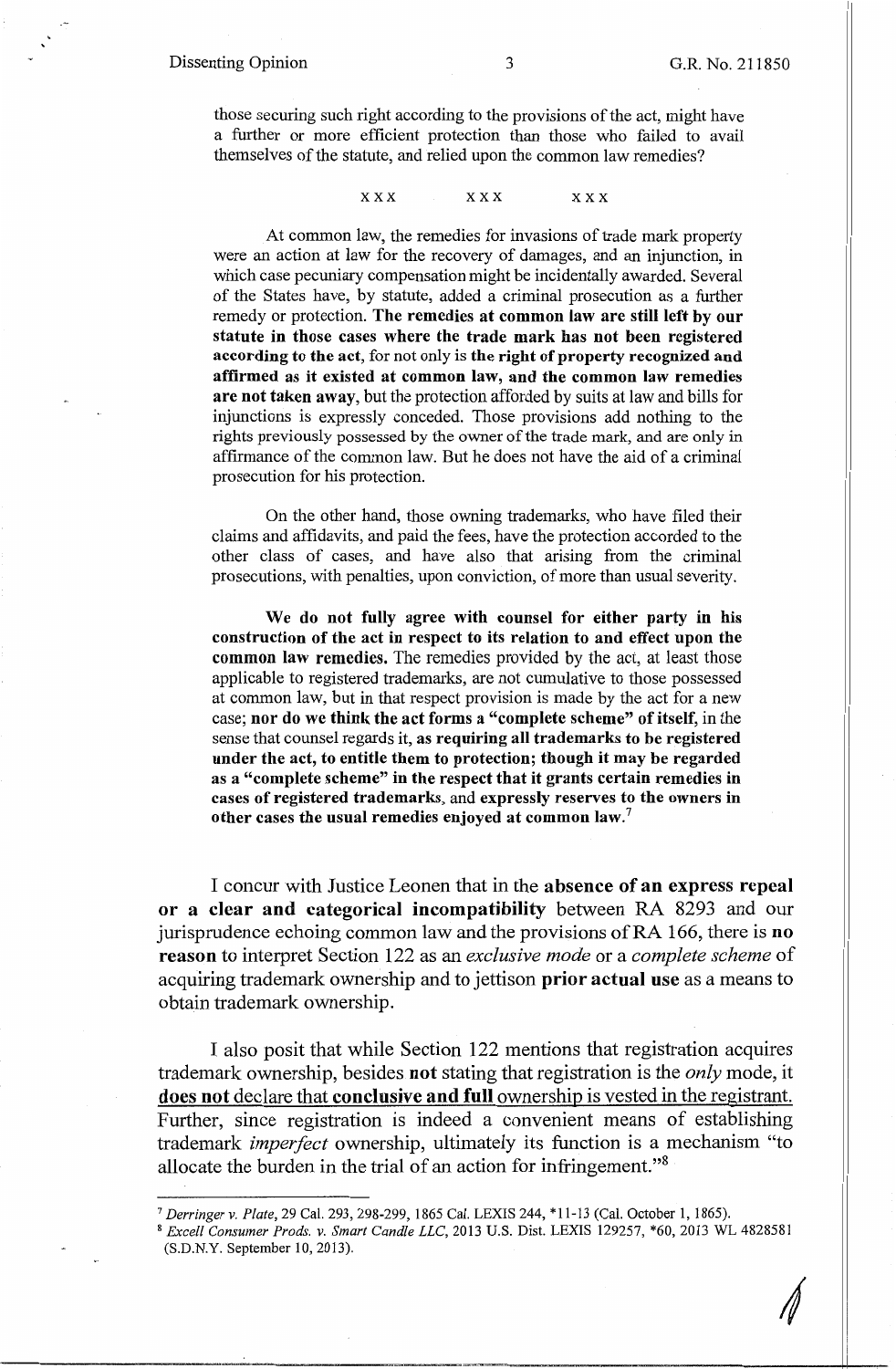. ,

*4* 

Surely, **actual use** remains to be a complementing scheme for perfecting ownership under RA 8293. If actual use is crucial in **maintaining**  trademark ownership, I cannot justify dismissing **prior actual use** as **another mode** of attaining trademark ownership.

Too, Section 124.2 of the IP Code requires that a declaration of actual use with evidence to that effect must be filed within three (3) years from the filing date of the application, *viz:*<sup>9</sup>

The applicant or the registrant shall file a declaration of actual use of the mark with evidence to that effect, as prescribed by the Regulations within three (3) years from the filing date of the application. Otherwise, the application shall be refused or the mark shall be removed from the Register by the Director.

After the declaration of **actual use** is filed, the Intellectual Property Office shall issue the registration certificate covering only the particular goods on which the mark is in **actual use** in the Philippines as disclosed in the declaration.

More, Section  $145$ ,<sup>10</sup> provides that the declaration of actual use is an essential requisite in *maintaining* trademark rights, thus:

SECTION 145. Duration. - A certificate of registration shall remain in force for ten (10) years: Provided, That the registrant shall file a declaration of actual use and evidence to that effect, or shall show valid reasons based on the existence of obstacles to such use, as prescribed by the Regulations, within one (1) year from the fifth anniversary of the date of the registration of the mark. Otherwise, the mark shall be removed from the Register by the Office. (Sec. 12, R.A. No. 166a)

Meanwhile, the Intellectual Property Office issued Office Order No.  $056-13<sup>11</sup>$  amending Rule  $205<sup>12</sup>$  of the Trademark Regulations for the purpose

056,%20Series%20of%202013. pdf; last accessed July 10, 2020.> 12 RULE 205. *Contents of the Declaration and Evidence of Actual Use,-* (a) The declaration shall be under oath and filed by the applicant or registrant (or the authorized officer in \_case of a juridical entity) or the attorney or authorized representative of the applicant or registrant. The declaration must refer to only one application or registration, shall contain the name and address of the applicant or registrant declaring that the mark is in actual use in the Philippines, the list of goods or services where the mark is used, the name/s of the establishment and address where the products are being sold or where the services are being rendered. If the goods or services are available only by online purchase, the website must be indicated on the form in lieu of name or address of the establishment or outlet. The applicant or registrant may include other facts to show that the mark described in the application or registration is actually being used in the Philippines. The date of first use shall not be required. xx x x (Emphasis supplied)

<sup>&</sup>lt;sup>9</sup> Intellectual Property Code. 124.2. The applicant or the registrant shall file a declaration of actual use of the mark with evidence to that effect, as prescribed by the Regulations within three (3) years from the filing date of the application. Otherwise, the application shall be refused or the mark shall be removed from the Register by the Director.

<sup>&</sup>lt;sup>10</sup> Intellectual Property Code. SECTION 145. Duration.

<sup>&</sup>lt;sup>11</sup> Amendment of the Provisions on Declaration of Actual Use of the Trademark Regulations < https://www.federislaw.com.ph/wp-content/themes/federis/files/Office%20Order%20No%20%2013-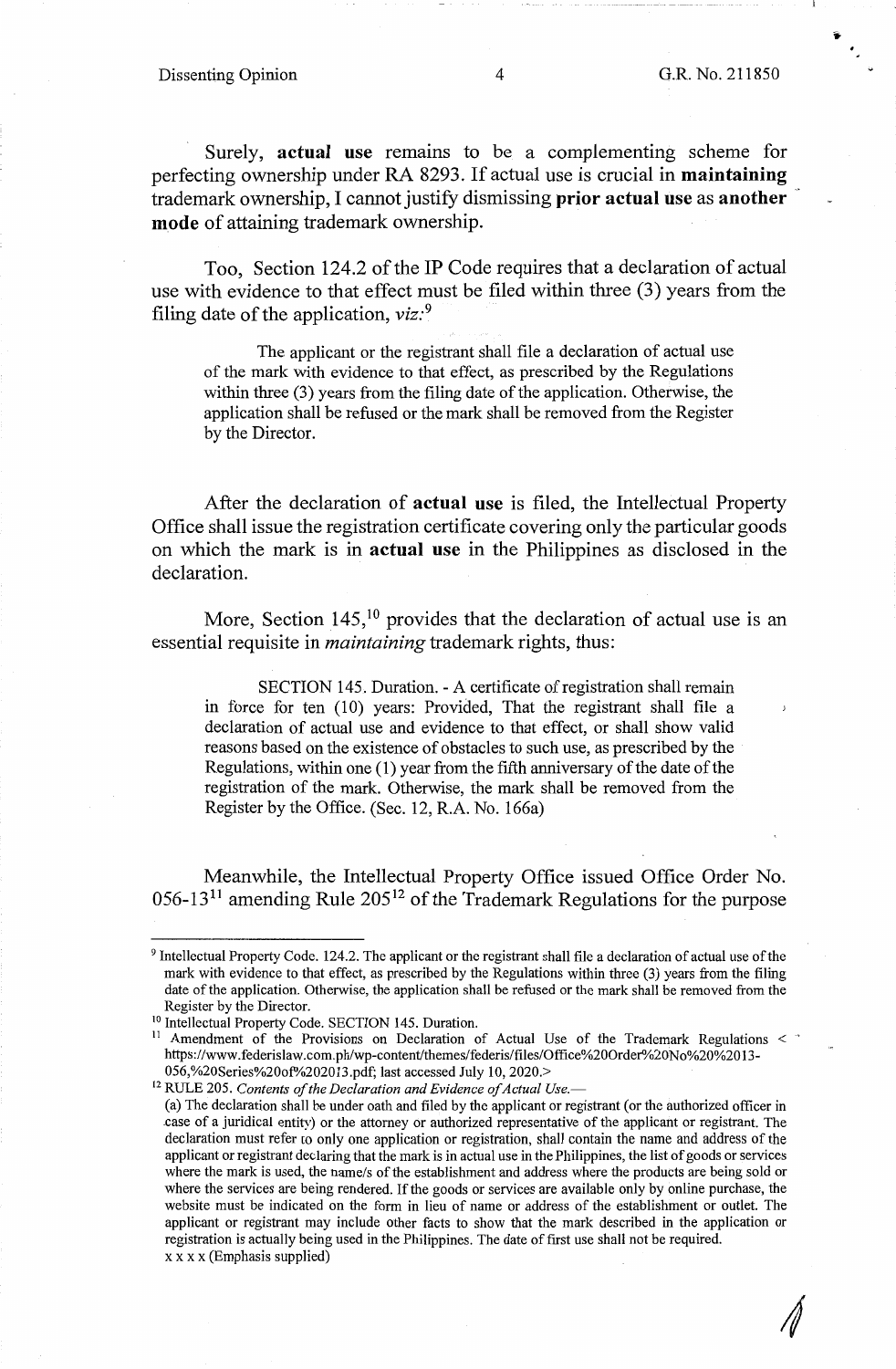of streamlining administrative procedures in registering trademarks and also to address the need to clarify what will be accepted as **proof** of **use,** <sup>13</sup>*viz.:* 

#### **RULE 205.** *Contents of the Declaration and Evidence of Actual Use.-*

(a) The declaration shall be under oath and filed by the applicant or registrant (or the authorized officer in case of a juridical entity) or the attorney or authorized representative of the applicant or registrant. The declaration must refer to only one application or registration, shall contain the name and address of the applicant or registrant declaring that the mark is in actual use in the Philippines, the list of goods or services where the mark is used, the name/s of the establishment and address where the products are being sold or where the services are being rendered. If the goods or services are available only by online purchase, the website must be indicated on the form in lieu of name or address of the establishment or outlet. The applicant or registrant may include other facts to show that the mark described in the application or registration is actually being used in the Philippines. The date of first use shall not be required.

(b) Actual use for some of the goods and services in the same class shall constitute use for the entire class of goods and services. Actual use for one class shall be considered use for related classes. In the event that some classes are not covered in the declaration, a subsequent declaration of actual use may be filed for the other classes of goods or.services not included in the first declaration, provided that the subsequent declaration is filed within the three year period or the extension period, in case an extension of time to file the declaration was timely made. In the event that no subsequent declaration of actual use for the other classes of goods and services is filed within the prescribed period, the classes shall be automatically dropped from the application or registration without need of notice to the applicant or registrant.

( c) **The following shall be accepted as proof of actual use of the mark: (1) labels of the mark as these are used; (2) downloaded pages from the website of the applicant or registrant clearly showing that the goods are being sold or the services are being rendered in the Philippines; (3) photographs (including digital photographs printed on ordinary paper) of goods bearing the marks as these are actually used or of the stamped or marked container of goods and of the establishment/s where the services are being rendered;** ( **4) brochures or advertising materials showing the actual use of the mark on the goods being sold or services being rendered in the Philippines; (5) for online sale, receipts of sale of the goods or services rendered or other similar evidence of use, showing that the goods are placed on the market or the services are available in the Philippines or that the transaction took place in the Philippines; (6) copies of contracts for services showing the use of the mark. Computer printouts of the drawing or reproduction of marks will not be accepted as evidence of use.** 

(d) **The Director may, from time to time, issue a list of acceptable evidence of use and those that will not be accepted by the Office.** (Emphases and underscoring supplied)

13 See *W Land Holdings, Inc. v. Starwood Hotels and Resorts Worldwide, Inc.,* 822 Phil. 23, 40 (2017).

I/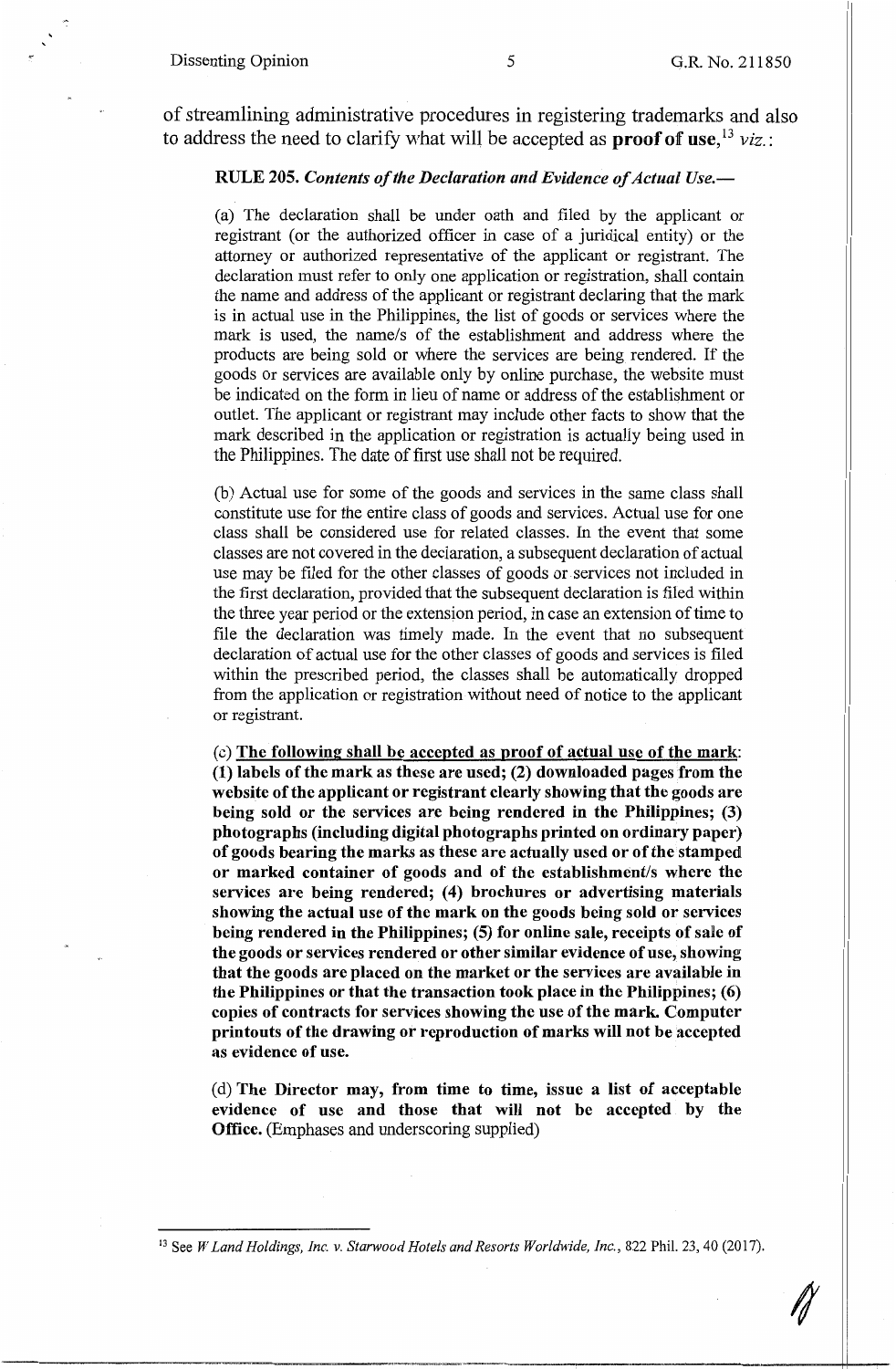The Intellectual Property Office propounded the significance of requiring **actual use** to perfect trademark ownership which bolsters the fact that registration is not the sole mode of acquiring trademark rights, thus:

Imagine trademark protection as a **similar process to how the human brain works in adopting new skills** or knowledge.

The more a person **uses and practices** a skill or knowledge, the likelier it will be **retained in his brain's functions** over time, especially as a person ages.

Protection for a registered trademark works in the same vein; A trademark gives its owner particular rights but to keep enjoying those rights, the trademark **has to keep being used.** 

A business owner with a trademark has the **exclusive right to make use** of his mark, and prevent others from using the same or similar marks, on identical or related goods or services.

### If **he fails to maintain his trademark, that is, file a Declaration of Actual Use, he loses those rights, and his trademark is removed from the Intellectual Property Office of the Philippines GPOPHL) Register.**

#### **XXX XXX XXX**

In requiring DAU, the IPOPHL is **filtering trademark-owners who just stockpile marks without genuinely using them,** and may just be cutting in the financial gain from owners of identical/confusingly similar trademarks.

**The DAU requirement, then works as tool to deter the 'trademark squatting'** - **when** a **party registers a trademark in bad faith. This occurs when a party registers another's trademark as his own in a jurisdiction where the original trademark owner has yet to register.** 

**In countries where the trademark system is 'first-to-file', this is problematic as the the 'squatter' essentially blocks the registration of the original brand-owner, and may extract benefits from him just so he can register.** 

**Additionally, in the name of competition, removal of marks because of non-compliance with DAU will free up the same marks to other potential trademark registrants.** 

A trademark registration is in force for 10 years but, to maintain it, the DECLARATION OF ACTUAL USE of the mark, with accompanying evidence of its use, must be filed with the Intellectual Property Office of the Philippines according to the following schedule:

- DAU filed within three (3) years from the filing date of the trademark application;
- DAU filed within one (1) year from the fifth anniversary of the registration/within one (1) year from the fifth anniversary of the renewal of registration; and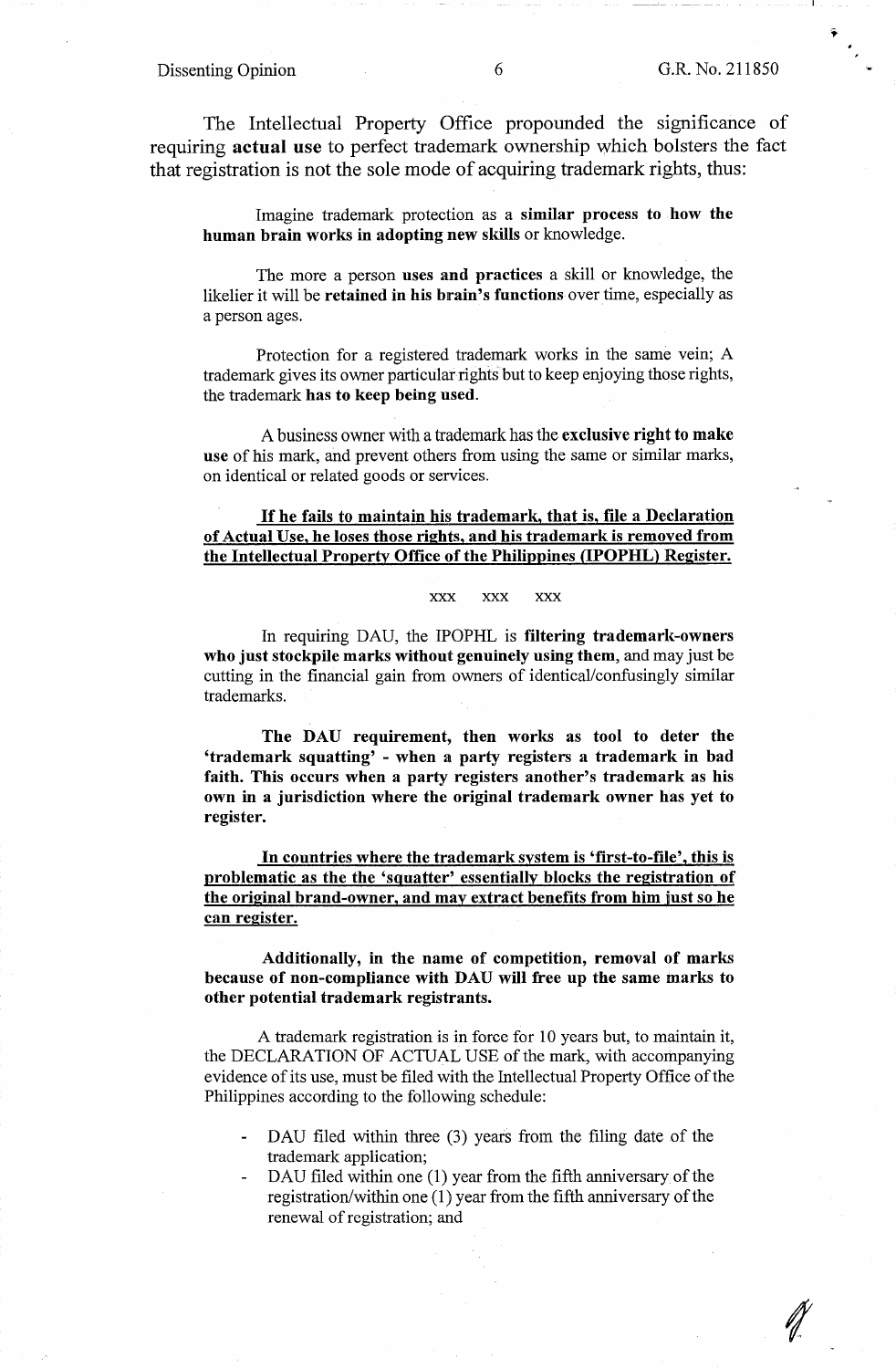DAU to be filed within one (1) year from the date of renewal of registration (\*This additional requirement applies to all marks due for renewal on 1 January 2017 and onwards, regardless of the filing date of the request for renewal).

A single extension of six months can be requested to file for the 3rd Year DAU, provided the request was made before the three-year period expired, and upon payment of the necessary fees.

But, if a registrant has valid reasons which prohibit him from using the mark, a Declaration of Non-Use may be filed instead of the DAUs. However, the non-use of a mark may only be excused in the following circumstances:

> -the registered owner is prevented from using it as a requirement imposed by another government agency

> - an existing restraining order or injunction issued by a court,

the IPO or other quasi-judicial bodies prevents the use or,

- the mark is the subject of an opposition or cancellation case.<sup>14</sup>

Evidently, the affidavit of actual use or declaration of continued use presupposes that the owner of the registered mark continues the *bona fide* use of its mark on the goods or services in the course of trade. Failing to satisfy the scrutiny of the respective trademark officers, a registered mark may be cancelled on account of non-use amounting to abandonment. Clearly, the Intellectual Property Law does not reject the fact that prior registration, as indicated under Section 122, actually relies on a claimant's **actual use** of the mark in commerce.

Section 159.1<sup>15</sup> also recognizes rights to prior actual users of a trademark later on registered, thus:

Notwithstanding the provisions of Section 155 hereof, a registered mark **shall have no effect against any person who, in good faith, before the filing date or the priority date, was using the mark for the purposes of his business or enterprise:** Provided, That his right may only be transferred or assigned together with his enterprise or business or with that part of his enterprise or business in which the mark is used. (Emphasis supplied)

RA 8293, therefore, does not eliminate prior actual use as a foundation for trademark ownership. Just as Section 122 is **not a complete scheme** for trademark ownership, Section 159 .1 cannot also be interpreted as the *only right* given to prior actual users.

While Section 13 816 provides that a certificate of registration is a *prima facie* evidence of the registrant's ownership of the mark, jurisprudence

<sup>14</sup> How to Maintain a Registered Trademark in the Philippines, at https://www.ipophil.gov.ph/news/how-tomaintain-a-registered-trademark-in-the-philippines/ (last accessed June 23, 2020). 15 Intellectual Property Code. Section 159.1.

<sup>&</sup>lt;sup>16</sup> Intellectual Property Code. Section 138.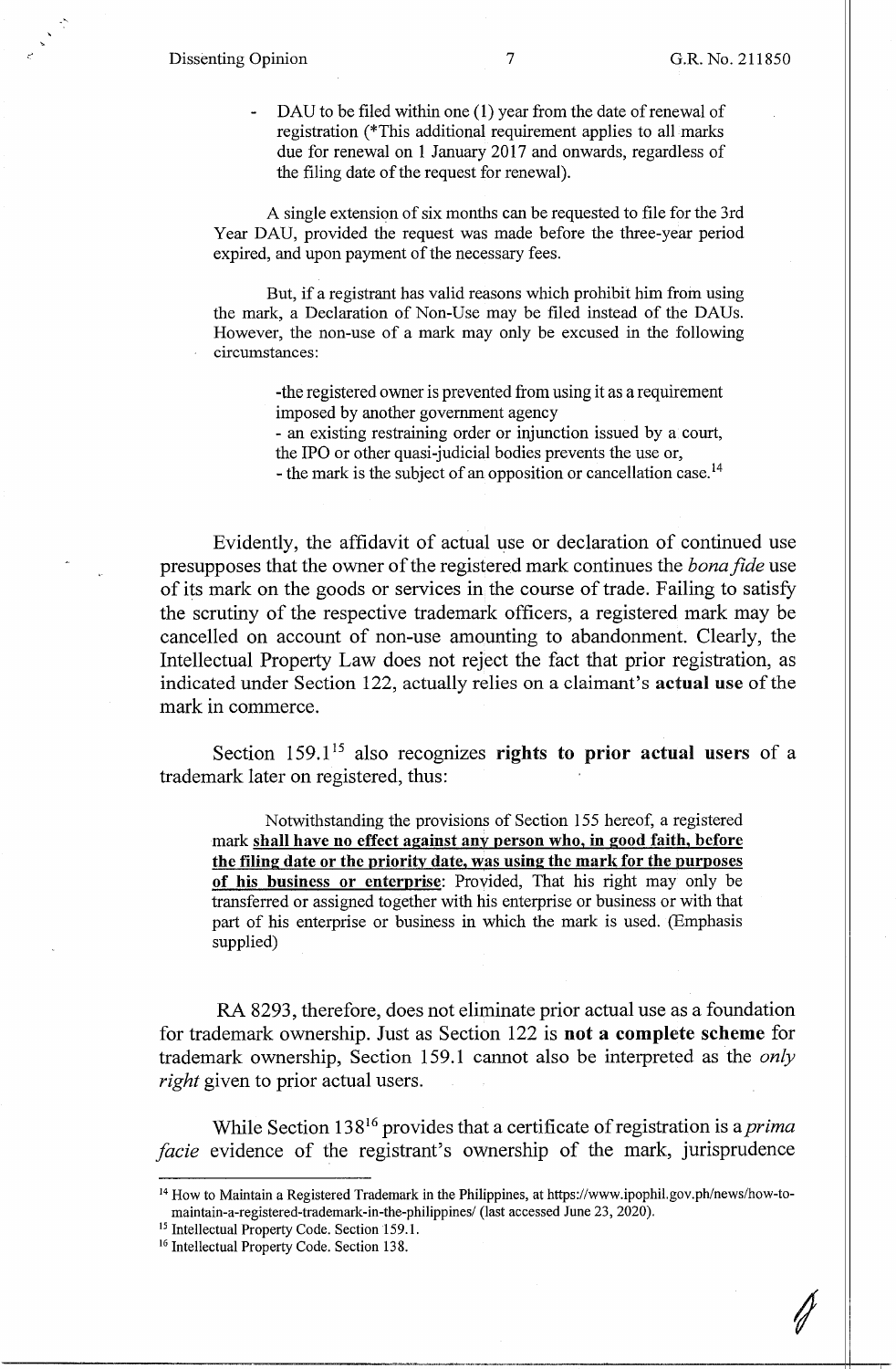#### Dissenting Opinion 8 G.R. No. 211850

dictates that registration does not confer upon the registrant **an.absolute** right to the registered mark.<sup>17</sup>

The Court in *UFC Philippines, Inc. v. Barrio Fiesta Manufacturing Corporation***18** clarified that *prima facie* presumption brought about by the registration of a mark may be challenged and overcome, in an appropriate action, by proof of the nullity of the registration or of non-use of the mark, except when excused.

Corollary thereto, *W Land Holdings, Inc. v. Starwood Hotels and Resorts Worldwide, Inc.*<sup>19</sup> ordained that the actual use of the mark representing the goods or services introduced and transacted in commerce over a period of time creates that goodwill which the law seeks to protect.

Both *UFC and W Land Holdings, Inc.* (among other jurisprudence) cited *Berris* which emphasized the important factor of prior actual use in one's claim of trademark ownership which the *ponencia* wishes to overturn.

Indubitably, **actual use** cannot be downplayed as an essential element in protecting trademark laws. To be sure, the **real value** of a trademark lies in its actual use. Trademark is important to commerce, and commerce is about **execution** and not about abstract and academic steps or procedures.

The trademark dispute here involves not just any other commercial good. The products here relate to the general population's health and safety. Thus, our concern should focus how trademark laws can be better harmonized in the context of determining the rights accorded in the sale and distribution of these medical products bearing specific trademarks. For the protection of trademarks as intellectual property is intended not only to preserve the goodwill and reputation of the business established on the goods bearing the mark through actual use over a period of time, but more importantly, to safeguard the public as consumers.<sup>20</sup>

We have to consider the long history articulating the ownership rights of prior actual users. This shall subsist in the absence of its express repudiation and express good commercial reasons for discarding it.

A *final word.* The sale and distribution of medicine are not merely commercial in nature even if pharmaceutical giants make handsome profits from these endeavors. Rather, our lens should be widened to equally view medicine trademarks also as a matter of public health and safety.

*Certfficates of Registration.* - A certificate of registration of a mark shall be *prima facie* evidence of validity of the registration, the registrant's ownership of the mark, and of the registrant's exclusive right to use the same in connection with the goods or services and those that are related thereto specified in the certificate. x x x.<br><sup>17</sup> See *Phillip Morris, Inc. v. Fortune Tobacco Corp.*, 526 Phil. 300, 317 (2006).

<sup>&</sup>lt;sup>18</sup> See 778 Phil. 763, 790 (2016), citing *Berris Agricultural Co., Inc. v. Abyadang,* 647 Phil. 517, 525-533  $(2010)$ .<br><sup>19</sup> Supra note 13.

<sup>&</sup>lt;sup>20</sup> See *UFC Philippine, Inc. v. Barrio Fiesta Manufacturing Corporation*, supra.